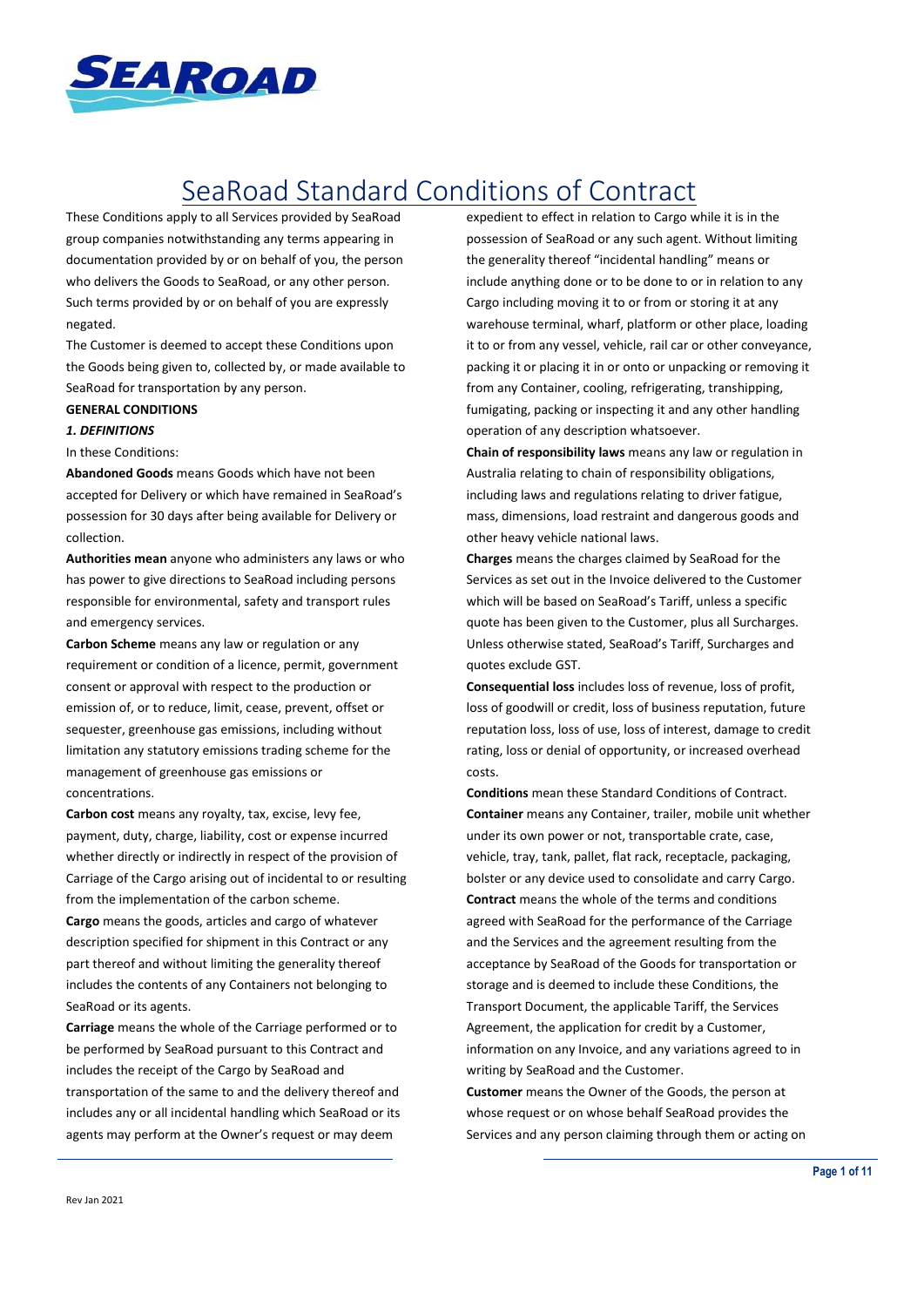

their behalf and anyone enjoying the benefit (whether directly or indirectly) of any part of the Services whether as principal, employee or agent, as the case may be, including any Consignor (sender) and Consignee (receiver) and/or person responsible for paying for the Services or nominated as the payer under the Contract and these Conditions apply to and bind those persons jointly and severally.

**DG code means the** Australian Code for the Transport of Dangerous Goods by Road and Rail, as applicable to the Carriage of the Goods.

**Dangerous Goods** means dangerous goods as defined in the DG code and any Goods which are, or which may become, dangerous, explosive, flammable, hazardous, inflammable, noxious, radioactive, volatile or offensive, or which may become harmful to any person, property or the environment whatsoever or any prohibited items or weapons as defined under the Maritime Transport and Offshore Facilities Security Act 2003 and the Maritime Transport and Offshore Facilities Security Regulations 2003.

**Delivery** means delivery of the Goods to or on behalf of the Customer or to a person SeaRoad reasonably believes to be the Customer or to its premises or the Goods being available for collection by the Customer.

**Deliveree** means any person who takes delivery, or on whose behalf delivery is taken, or is entitled to claim and take delivery, of any Cargo from SeaRoad at the place of delivery.

**Detention & Demurrage** means charges applicable to the hire of SeaRoad Containers and for shipments where Customers have exceeded the standard free time (9 calendar days) applicable both in the import & export cycles. **Demurrage:** This charge will be levied when the Customer has responsibility or control of SeaRoad Container equipment inside a terminal for longer than the agreed free days and is applicable to all Containers that remain at the terminal longer than the agreed free time.

**Detention:** Detention charges will be levied when the Customer holds or has responsibility or control of a SeaRoad Container or equipment outside the terminal longer than the agreed free time: it is applicable throughout the duration of Customer's possession of SeaRoad Containers or equipment in their custody, and until its safe return to SeaRoad.

**Goods** means the goods, Cargo (including live Cargo), baggage, vehicle of any description or item in relation to which any part of any Services have been or are to be

performed and any receptacle, Container, tray, package, packaging, or item in or on which they are contained or with which they are stored or handled.

**to be Insolvent** means a person is or becomes or may be presumed insolvent in accordance with the Corporations Act and Regulations, or a controller has been appointed to that person or over all or part of the person's property.

**International Maritime Dangerous Goods Code (IMDG)** means the International Maritime Dangerous Goods Code as applicable to the Carriage of Goods by sea. **Invoice** means a tax invoice.

**Marine Orders** means Marine Orders issued by Australian Maritime Safety Authority in force from time to time. **Marine Order 42** means the Australian Maritime Safety Marine Orders 42 (Cargo stowage and securing) 2014, as may be updated, amended, supplemented, or replaced from time to time.

**Out of gauge** means Goods that cannot be easily loaded into a twenty-foot Container or do not fit within the standard dimensions of a trailer or pallet.

**Owner** means and includes any person who at the commencement of the Carriage or at any time thereafter up to and including the time when the Cargo is delivered or the Carriage otherwise comes to an end, owns or has any interest either proprietary or possessory or any right either Contractual or equitable to or in respect of any Cargo and without limiting the generality thereof

includes a Consignor, the Consignee and any person who takes delivery or on whose behalf delivery is taken or who is entitled to claim and take delivery of any Cargo from SeaRoad or SeaRoad's agents at the place of delivery. **Person** means and includes any person or persons, firm, corporation, government or statutory authority or any other body corporate, trust or association, joint venture, or business entity.

**SeaRoad** means SeaRoad Shipping Pty Ltd ABN 68 123 782 203 and/or SeaRoad Logistics Pty Ltd ABN 51 123 782 196 as the case may be, depending upon which company is providing Services to the Customer.

**Services** means the whole of the operations provided by SeaRoad for the Customer including, without limitation, transportation by sea, road, air or rail and storage facilities and any computer and other systems used by SeaRoad to provide the Services.

**Services Agreement** means, where applicable, an agreement between SeaRoad and the Customer, which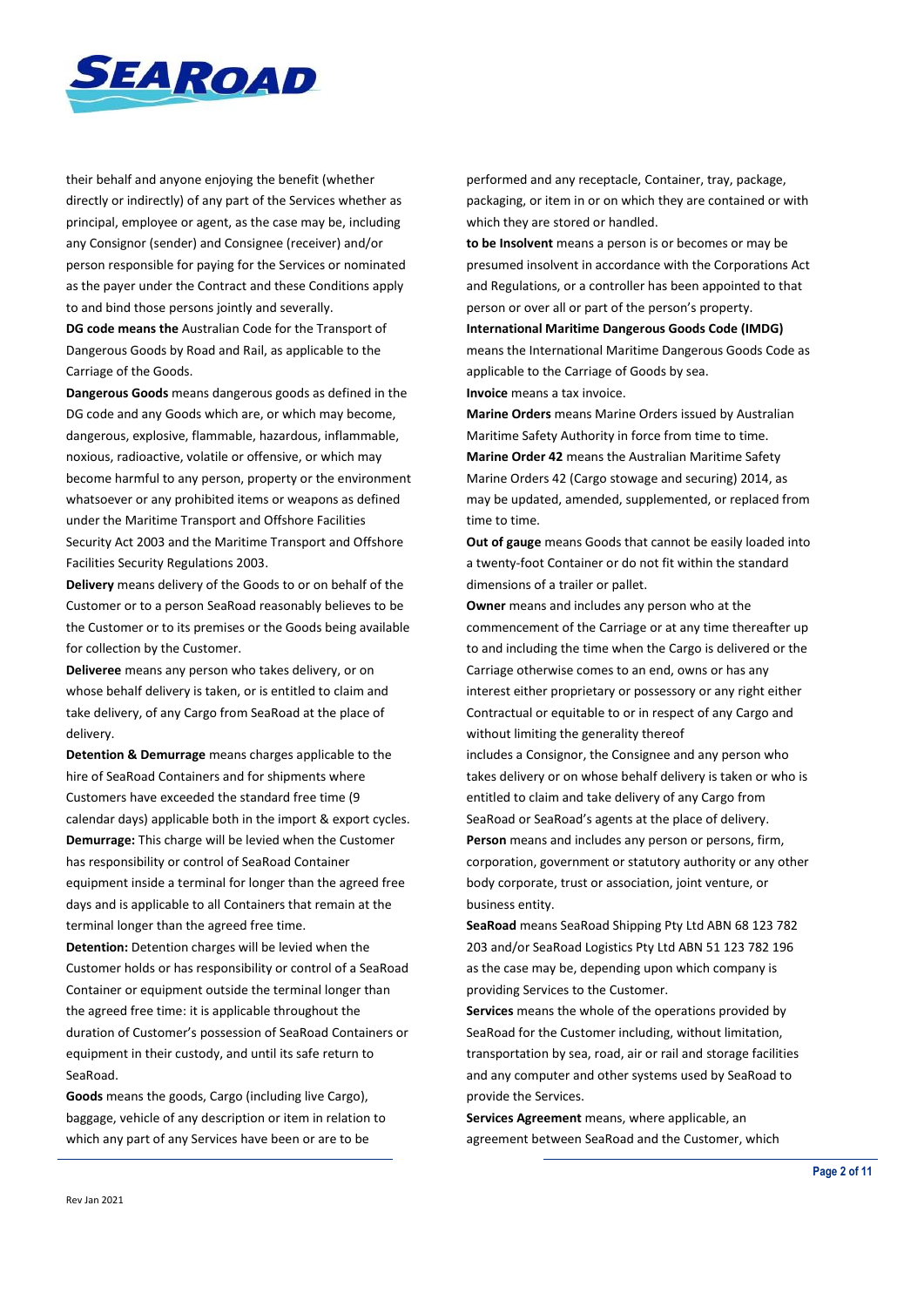

includes specific provisions relating to the Services. **SOLAS** means the International Convention for the Safety of

Life at Sea of the International Maritime Organisation as supplemented by the SOLAS Guidelines as amended from time to time.

**SOLAS Guidelines** means the Guidelines regarding the verified gross mass of a Container carrying Cargo (MSC1/Cir.1475) published by the International Maritime Organisation as may be updated, amened, supplemented or replaced from time to time.

**Subcontractor** means any person, and its officers, employees, and agents, who pursuant to any arrangement with SeaRoad or any other person provides, or agrees to provide, the Services or any part of the Services. **Surcharges** means, without limitation, road levies, port fees, customs duty, excise duty, wharf storage charges, AQIS fees, bond charges, ancillary charges relating to refrigerated Containers, hazardous goods and Container detention charges, increased costs attributable to the impact of any greenhouse gas emissions or clean energy laws, carbon cost, carbon pricing mechanism, changes in diesel fuel rebate and additional fuel charges and any other costs incurred by SeaRoad in providing the Services which SeaRoad pays or may become liable to pay in relation to the Goods or the Services and which were not included in the quote for the Services, were not included in the Tariff at the time of

provision of the Services or have varied since then. **Tariff** means SeaRoad's current charges or standard rates at the time of provision of the relevant Services.

**Temperature Controlled Goods** means Goods which require temperature control.

#### Carriage

**Transport Document** means any transport document of whatever nature including without limitation, bill of lading, waybill, consignment note, manifest, shipping receipt, warehouse receipt, gate pass, proof of delivery, or other document whether electronic data or in hard copy form for transportation of Goods issued by or on behalf of SeaRoad.

**Vessel** means and includes any vessel lighter or other craft carrying Cargo under or in connection with this Contract and includes any such vessel owned, chartered, operated, or managed by SeaRoad;

**Voyage** means the whole of the voyage performed or undertaken or to be performed or undertaken by SeaRoad pursuant to this Contract.

## *2.* **GENERAL**

2.1 SeaRoad is not a common carrier and accepts no liability as such. Goods are carried at the risk of the Customer. SeaRoad reserves the right to agree or to refuse to Contract with the Customer in its absolute discretion.

2.2 Where there is an increase in the costs to SeaRoad of supplying the Services between the time of a quote for the Services and the provision of the Services, the Customer will pay that increase as part of the Charges.

2.3 In the event of and to the extent of any inconsistency between these Conditions and the conditions which are incorporated into any Transport Document, these Conditions prevail.

2.4 SeaRoad is not, and will not be deemed to be, a Consignor or Consignee and accepts no liability as such. The Customer authorises SeaRoad to name the Customer or another person as the Consignor and/or Consignee in any documentation where applicable. For convenience, SeaRoad may name a SeaRoad entity as Consignor or Consignee on a consignment note, but that SeaRoad entity will not be responsible for the Cargo or Freight and the Owner and Customer remain severally liable to SeaRoad for all matters relating to this Contract.

2.5 Provision of the Services is subject to the availability of shipping space, force majeure and other factors and transit times may vary from quoted times.

2.6 By providing SeaRoad with the Cargo, the Owner warrants that these terms and conditions are accepted on behalf of the Owner and/or anyone else who has a present or future interest in the Carriage of the Cargo irrespective of whether the front of the consignment note has been signed or not.

2.7 Marks, weight, measurement, contents, numbers, value, quality, and conditions of Cargo are not verified by SeaRoad at point of ingress, drop-off, collection, or delivery. The Owner warrants to SeaRoad that the description of particulars of the Cargo and the declaration of weight which appears on the face of documents are as furnished by the Consignor and are true and correct and do certify the Container is not packed in excess of maximum gross weight. 2.8 SeaRoad accepts no responsibility for the accuracy of any part of any description of, or any declaration in

relation to, the Goods on any document to which the Services relate but may amend or include details where they are incorrect or omitted, without liability to SeaRoad.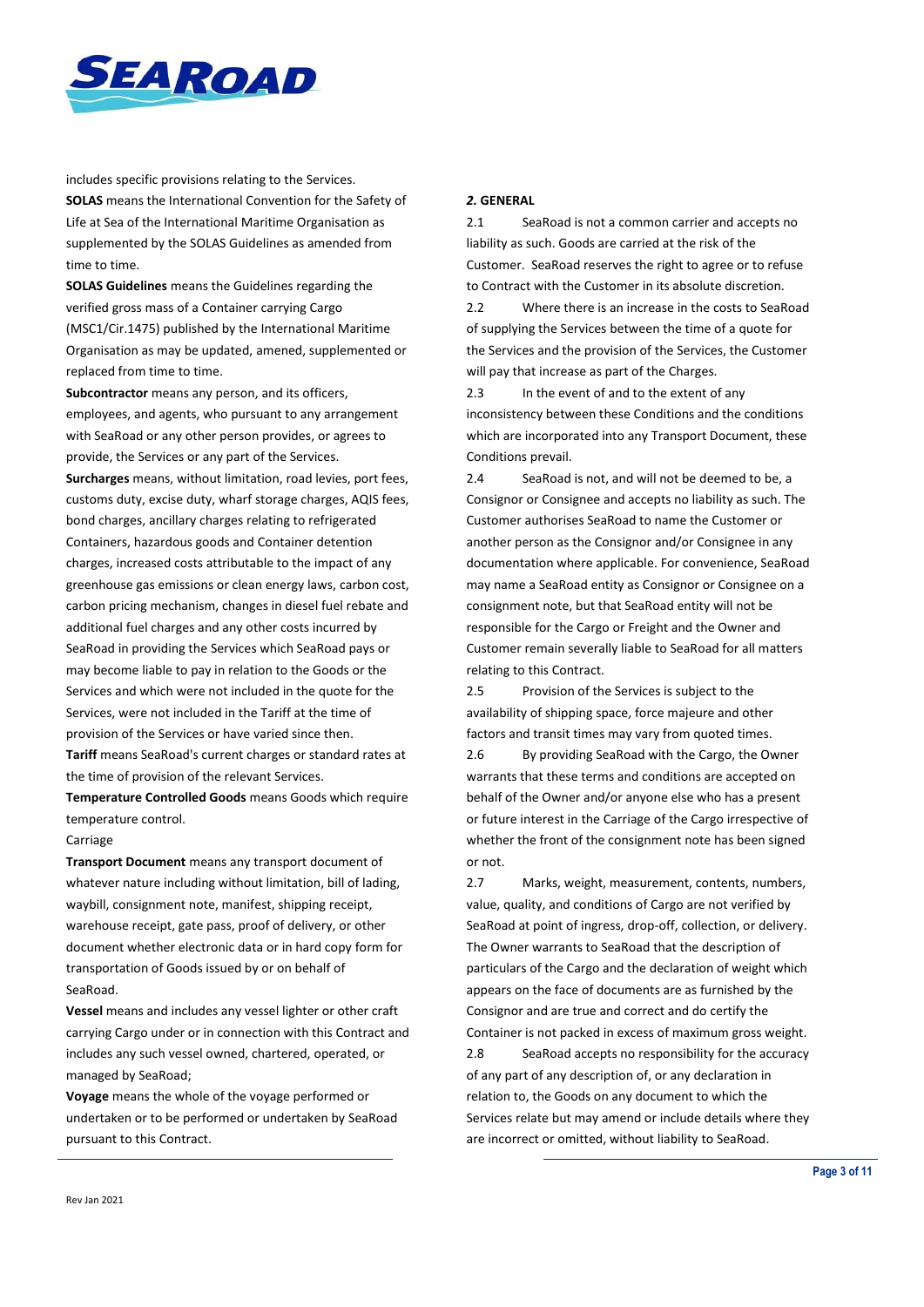

2.9 The Consignor, the Consignee and any Deliveree shall be severally liable for any extra cost or expense to which SeaRoad may be put and any loss or damage suffered either directly by or indirectly to SeaRoad by reason of SeaRoad or its employees or agents relying upon weight incorrectly specified or any other error by reason of any insufficient incorrect or illegal marking, numbering or addressing of Cargo.

2.10 The Customer warrants and agrees that:

- a. It is either the Owner or the authorised agent of the Owner of the Goods and enters into the Contract on its own behalf or as authorised agent of the Owner and it has the authority of all persons owning or interested in the Goods to enter into the Contract.
- b. The Goods are fit for shipping, whether by sea, road, or rail, in accordance with good shipping practices, in compliance with SeaRoad's published shipping requirements and as specified by any relevant regulations, DG Code IMDG code and Marine Orders and are packed to withstand the ordinary risks of the Services having regard to the nature of the Goods.
- c. The Container is in good repair and has been properly secured.
- d. It has accurately and fully described the Goods and has provided all necessary instructions and information regarding handling, care, and control of the Goods.
- e. It has complied with and will comply with the requirements of any applicable law (including DG code, IMDG code and Marine Orders) relating to the nature, condition, packaging, handling, labelling, storage and Carriage of the Goods and it will provide all necessary assistance, information, and documentation to enable SeaRoad and its agents to comply with any of their obligations under such laws.
- f. It will not tender any Dangerous Goods or Temperature Controlled Goods for the provision of the Services without presenting a full description of the Goods and disclosing their nature, and where relevant, information relating to the care of such Goods (without imposing any liability on SeaRoad to take such care) and agrees to pay additional charges relating to such Goods if

requested by SeaRoad to take into account their nature.

g. It will indemnify SeaRoad for any expenses, loss, damage, or liabilities incurred by, any claim made against, and any claim for death of or bodily injury to a person made against, SeaRoad or others directly or indirectly caused by the Goods, their Carriage or their use or the Customer's failure to comply with the Contract.

2.11 SeaRoad may provide the Services by any method which SeaRoad in its absolute discretion deems fit notwithstanding any instructions of the Customer that the Services to be supplied by another method.

2.12 SeaRoad shall be entitled to sub-Contract on any terms the whole or part of the Carriage. The Owner undertakes that no claim or allegation shall be made against any employee, agent, independent Contractor or sub-Contractor of SeaRoad or any employee or agent of any such independent Contractor or Subcontractor or any other person whomsoever by whom the Carriage or any part of the Carriage is performed or undertaken (other than SeaRoad) which imposes or attempts to impose upon any such person or any vessel owned by any such person any liability whatsoever including any liability arising from any negligence in connection with the Cargo and if any such claim or allegation should nevertheless be made, to indemnify SeaRoad against all consequences thereof. Without prejudice to the foregoing every such person referred to in this sub-paragraph shall have the benefit of every exemption from liability, defence, limitation, condition and liberty herein contained, as if such provisions were expressly for their benefit; and in entering into this Contract, SeaRoad to the extent of these provisions, does so not only on its own behalf but also as agent and trustee for such persons each of whom is or shall be deemed to be parties to this Contract for that purpose.

2.13 Freight and charges on all Cargo are payable on shipment or at destination at SeaRoad's option in accordance with SeaRoad's tariff on the gross intake or discharge weight, measurements, or number, or quantity of the Cargo. Unless otherwise agreed in writing prior to shipment all freight and charges must be paid in full before delivery of Cargo can be granted by or on behalf of SeaRoad and unless otherwise agreed in writing prior to shipment all such freight and charges and all other monies which may become due to SeaRoad under or by reason of this Contract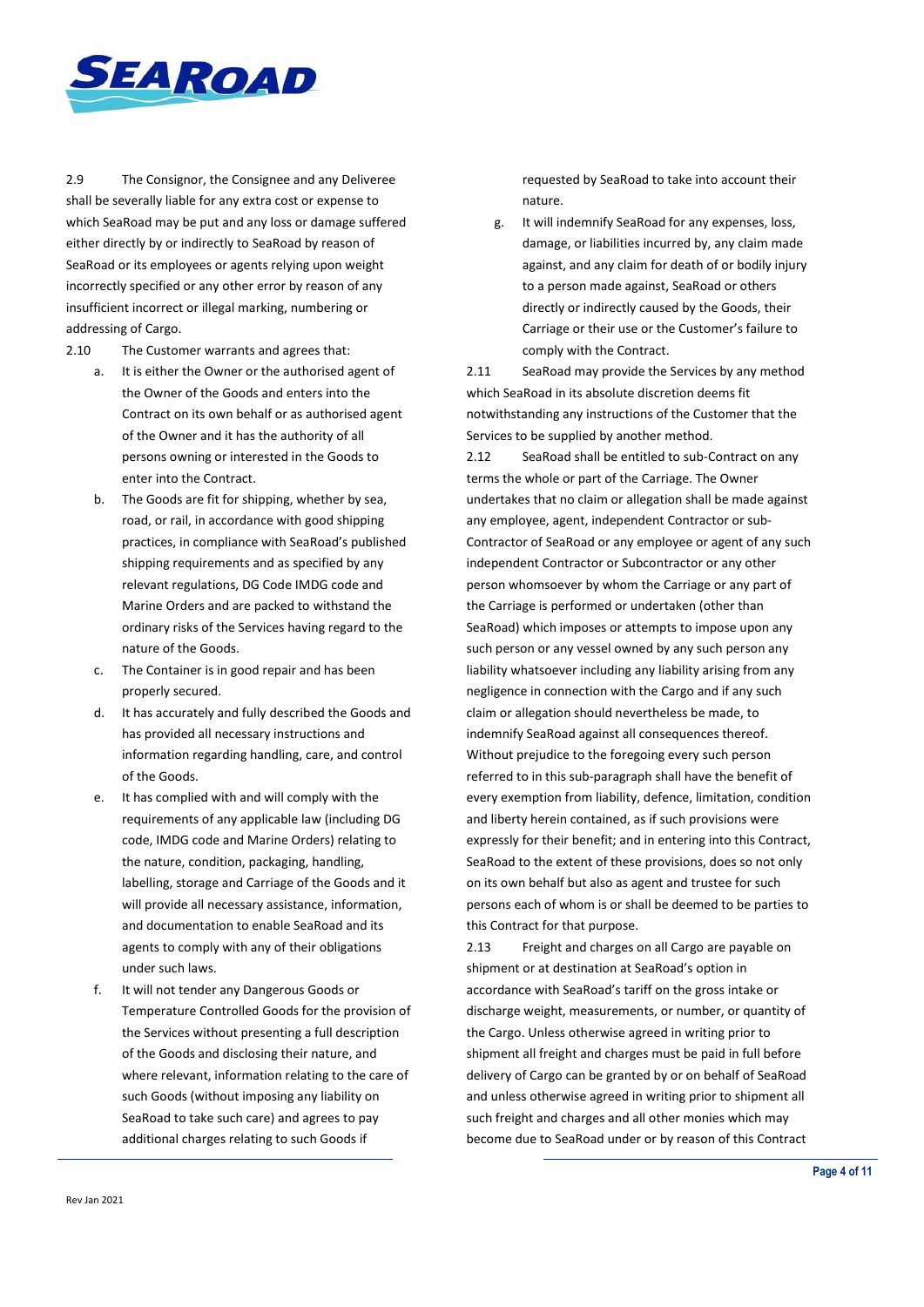

may be initially invoiced in accordance with the SeaRoad's charging instructions on a document, and the person invoiced will be liable to SeaRoad for the payment thereof, but it is agreed that the Consignor will also be and remain responsible for all such freight charges and monies and shall pay the same to SeaRoad on demand. It is expressly agreed that all freight is to be considered as earned, vessel and or Cargo lost or not lost.

2.14 SeaRoad reserves the right at its discretion to decline to deliver the Cargo until all freight and charges are paid to it or its agents and until the identity of the Consignee is established to the satisfaction of SeaRoad.

Notwithstanding the foregoing neither SeaRoad nor any of its employees or agents shall be obliged to refrain from delivering the Cargo to a person who does not produce or deliver up a Transport Document or whose identity is not established to the satisfaction of SeaRoad.

2.15 SeaRoad reserves the right at any time to substitute one vessel or vehicle for another, to abandon, alter or repeat any voyage either before the commencement thereof or at any time during the course thereof, to dispatch the vessel before or after the date or hour advertised for its sailing from any port to deviate from any advertised route for any purpose for bunkering or receiving or delivering Cargo or embarking or disembarking passengers whether in connection with the present or prior or subsequent voyage or any other purpose whatsoever and before giving delivery of any Cargo at the port of discharge and with the liberty to sail with or without pilots and to leave and then return to and deliver the Cargo to tow or be towed and assist vessels in all situations to make trial trips with or without notice and to repair or dry-dock with or without Cargo on board. The exercise of any liberty or liberties provided for in this clause will form part of the agreed voyage.

2.16 At the port of destination the Cargo is to be received by the Consignee immediately the vessel is ready to discharge and continuously at all such hours as any relevant port authority or other authority may give permission for the vessel to work or if necessary in order to effect discharge of the vessel the Cargo may at SeaRoad's option be transferred to any other vessel or vessels or stacked, placed in warehouses, moved from place to place and all at the Owner's expense and risk.

2.17 SeaRoad and its agents are at liberty to ship all Cargo in the order in which it arrives at the vessel without reference to the time when the Cargo was booked and

SeaRoad and its agents are not bound to carry any of the Cargo on any particular day or by any particular vessel, or to carry all of the Cargo on the same vessel.

2.18 All Cargo while awaiting shipment or transhipment and all Cargo immediately it is discharged from the vessel and whether in SeaRoad's custody or not shall be entirely at risk of the Owners of such Cargo and SeaRoad shall not be responsible for any loss or damage to such Cargo whether arising directly or indirectly from the negligence of SeaRoad or otherwise howsoever. SeaRoad has the right to carry goods in Containers under deck or on deck. When goods including goods in Containers are carried on deck, SeaRoad shall not be required to specially note, mark, or stamp any statement of on deck stowage on the face hereof, any custom to the contrary notwithstanding and the stowage of such goods shall constitute or be deemed to be under deck stowage for all purposes including general average.

2.19 SeaRoad shall not be liable in any capacity whatsoever for any non-delivery, mis-delivery, and delay or loss of or damage to the goods which are carried on deck whether or not caused by the negligence of SeaRoad or the vessel's unseaworthiness or otherwise howsoever. SeaRoad shall not be under any liability for any loss of or damage (including concealed damage, deterioration, contamination and evaporation) to or failure to forward, mis-forwarding and delay in forwarding or mis-delivery, non-delivery or delay in delivery of any Cargo received by it or any consequential loss therefrom howsoever such loss, damage or consequential loss is caused whether arising through misconduct or negligence of SeaRoad or otherwise howsoever (including but without limiting the generality of the foregoing any act or omission of SeaRoad in respect of or in dealing with the Cargo including its Carriage, package or handling).

2.20 The Owner undertakes to indemnify SeaRoad from and against all liability in respect of any Cargo received by SeaRoad in relation to any person having or claiming any interest in the Cargo and against any claim for duty, sales tax, or other charges whatsoever in respect of the Cargo and expenses incurred in connection with or incidental to any claim in respect of such Cargo or for such duty, sales tax, or charges. Further the Owner shall indemnify SeaRoad from and against all liability for loss of life and or personal injury to any person whatsoever or loss of or damage to any property whatsoever and howsoever caused or contributed to by the Cargo or any inherent vice thereof or caused or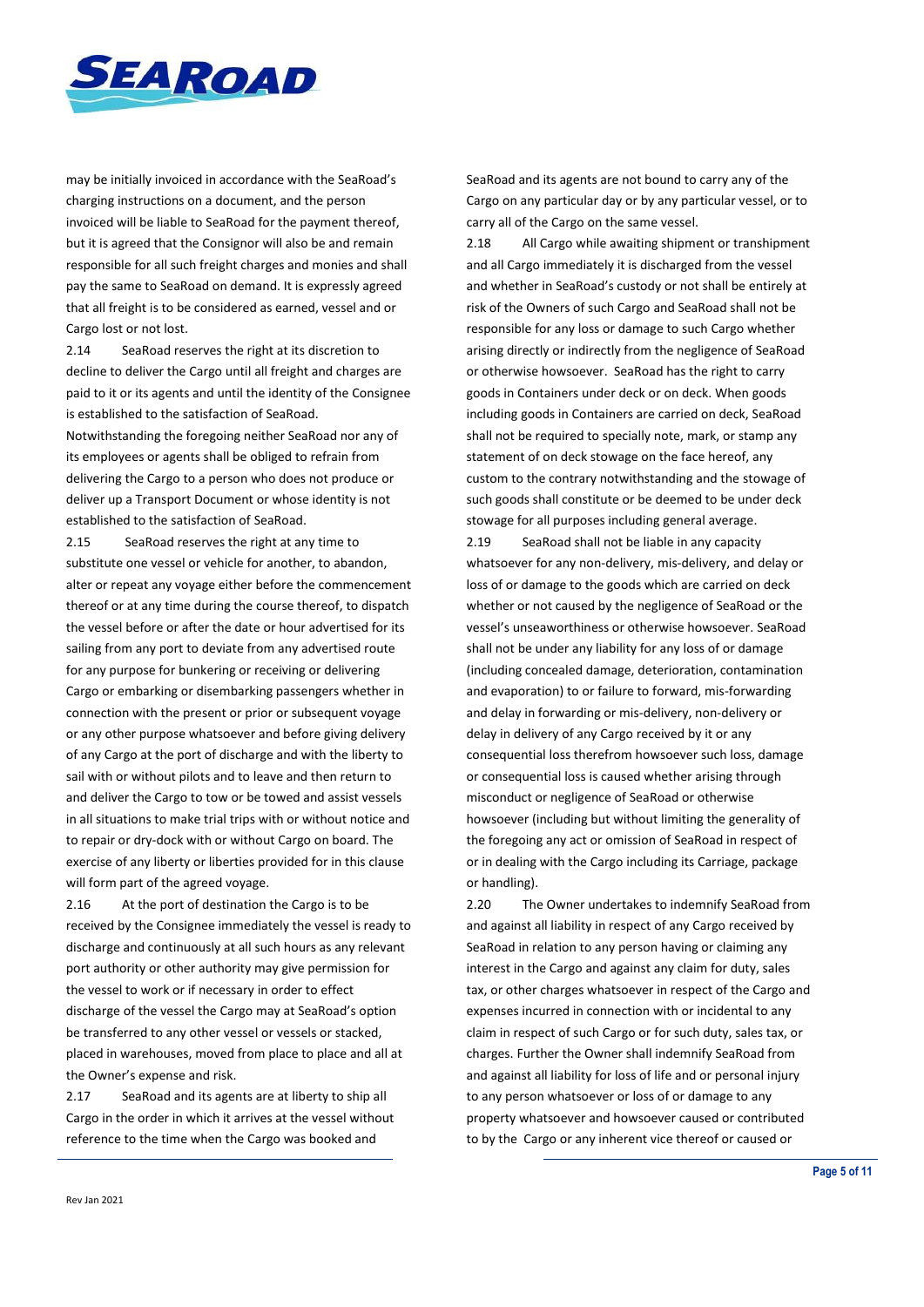

contributed to by the storage, Carriage, packing, incidental handling or otherwise dealing with the Cargo even though such loss of life, personal injury or damage results from or is contributed to by the negligence of SeaRoad or otherwise howsoever.

2.21 SeaRoad does not undertake to send notice of the arrival of the Cargo to the Owner or Consignees thereof. After any Cargo has been discharged at the place of delivery or unloaded at that place SeaRoad or any of its employees or agents shall be at liberty to leave and abandon it entirely and thereupon the Carriage shall be deemed to be fully completed. SeaRoad and its employees or agents may at its or their absolute discretion and at the sole risk and expense of the Owner cause any Cargo that remains unclaimed after it has been discharged or unloaded to be held, removed, stored, forwarded, or otherwise dealt with in any manner that SeaRoad or any of its employees or agents deems to be expedient or appropriate. If any Cargo is not claimed on landing or its delayed owing to quarantine or customs requirements or is warehoused for any reason whatsoever the Cargo is to be at the sole risk and expense of the Owners thereof and in any such event this Contract shall be deemed to be fully completed.

2.22 SeaRoad may sell, on 30 days' notice sent to the last known address of any one of the Customers, any Abandoned Goods by public auction or private treaty and retain the sums due to it, in addition to the Charges and costs incurred in detention and sale of such Goods from their proceeds and will pay any surplus to any person who SeaRoad believes is entitled to it without any liability to account for it.

2.23 SeaRoad shall have a lien on all Cargo and any documents relating thereto for all sums payable to SeaRoad under this Contract and for general average contributions to whomsoever due and for the cost of recovering the same and for the purpose of enforcing any lien herein contained shall have the right to sell the Cargo by public auction or by private treaty without notice to the Owner. The lien and rights granted by this clause will survive delivery of the Cargo and nothing in this clause will prevent SeaRoad from recovering from the Owner the difference in the amount due from them to SeaRoad and the amount realised by the SeaRoad's exercise of the right given under this clause.

2.24 If in the course of or otherwise in connection with the Carriage, Cargo shall be loaded on board any vessel for transportation by sea, the Contract and, in particular, these

Conditions shall continue to apply, and NO BILL OF LADING WILL BE ISSUED. SeaRoad does not warrant the seaworthiness of any vessel before at or after the commencement of any voyage. Cargo may be carried on deck and whether carried on or under deck the Owner will contribute to general average losses and expenditure in relation to the vessel and the Cargo of other persons, if any, which will be adjusted as provided in clause 2.26 hereof. 2.25 No agent or employee of SeaRoad has authority to dispense with, modify or vary in any way any of these terms and conditions and all Contracts for Cargo signed by any agent or employee of SeaRoad shall be subject to all of the terms and conditions contained herein whether or not the same is repeated in such Contracts.

2.26 General average (if any) shall be adjusted according to York/Antwerp Rules 1994 (or any subsequent amendment thereof), such adjustment to be made in Melbourne or any other port of SeaRoad option. Where, however, any salvage vessel is owned or operated by SeaRoad and is used to salvage Cargo, salvage shall be paid for as fully as if the salvage vessel or vessels belonged to strangers.

2.27 The vessel shall have liberty to comply with any orders or directions as to departure arrival routes, ports of call stoppages destination delivery or otherwise howsoever given by the Government of the Commonwealth of Australia or any State thereof or any department or instrumentality thereof or any person acting or purporting to act within the authority of any such Government or department or instrumentality thereof or by any committee or person having under the terms of war risks insurance on the vessel the right to give such orders or directions and if by reason of and in compliance with any such orders or directions anything is done or not done the same shall not be deemed a deviation and delivery in accordance with such orders shall be a fulfilment of the contract voyage and the Freight shall be payable accordingly.

2.28 In the event of the vessel being prevented by causes either wholly or partly beyond the control of SeaRoad from reaching its named port of destination, or when from any cause whatsoever (Master's opinion of which shall be final) the vessel cannot safely enter or lie in any bar, harbour, or passes any usual port of call en-route or at its designation, SeaRoad may discharge the Cargo or any part thereof at any convenient port or place and such discharge shall be deemed to be final delivery and upon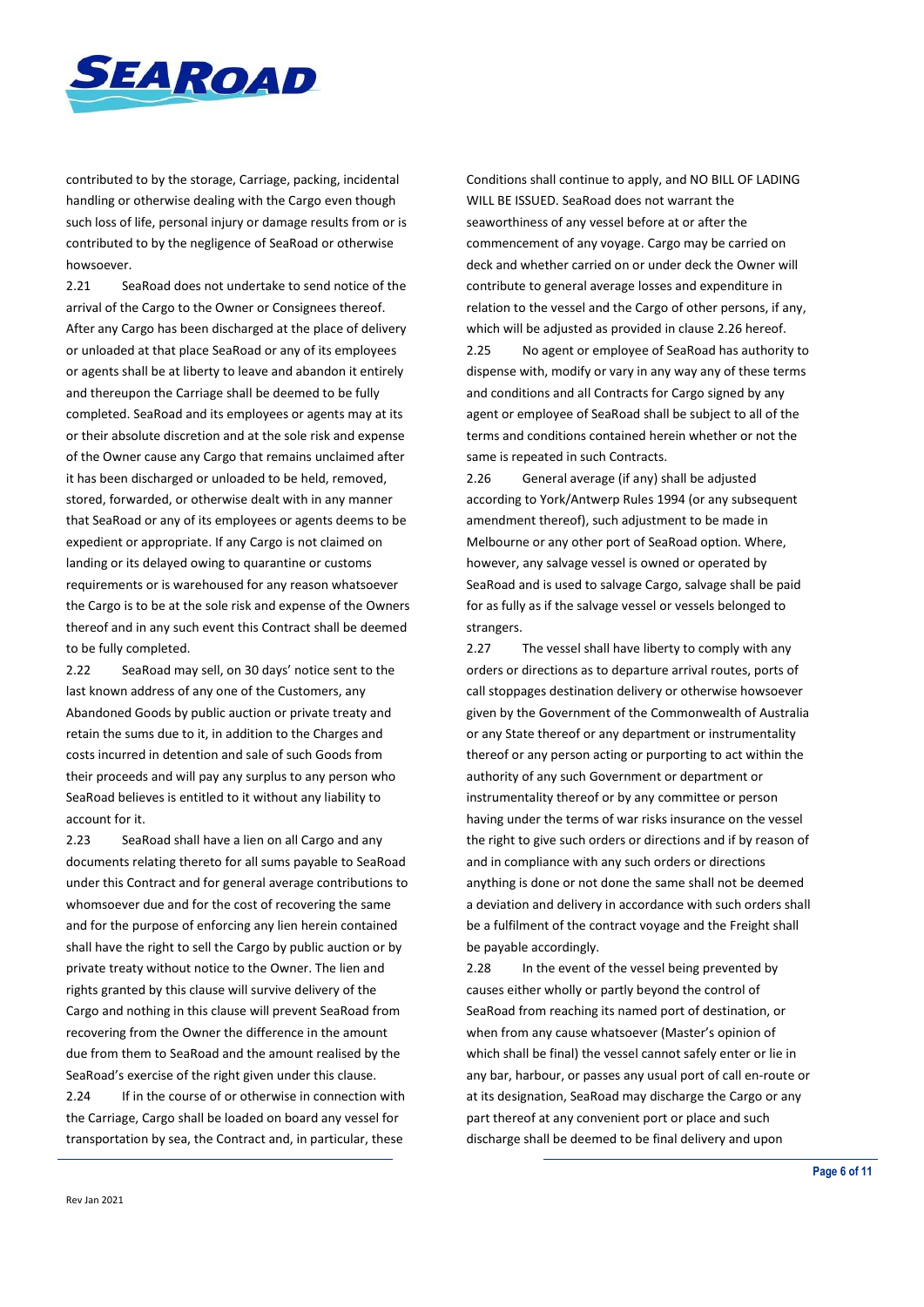

such delivery SeaRoad's liability under this Contract shall cease absolutely.

2.29 The Owner warrants that dangerous Cargo will not be tendered for Carriage hereunder unless written notice of their nature, name, label, classification, and the method of rendering such Cargo innocuous, with the name and address of the Owner, has been previously given to SeaRoad and the nature of the Cargo is distinctly marked on the outside of the Container(s) as required by applicable statues or regulations. Each such written notice shall bear the certificate required by applicable statues or regulations to certify that the Cargo is properly described, packed, and marked, and in proper condition for transportation according to the regulations prescribed by the competent authority. If any Cargo tendered for Carriage without previous written declaration and arrangement are or at any time because of the above mentioned nature or are or become contraband or prohibited by any law or regulations of any place or port of loading discharge or call during transit, whether the Owner is aware thereof or not, such Cargo upon discovery of their nature or any time thereafter, may be rendered innocuous thrown overboard or discharged of left at any port or place or be otherwise surrendered or disposed of at the direction of SeaRoad or of the master of the vessel or person in charge of the Carriage without any liability attaching thereto and without prejudice to SeaRoad's right to freight and any other charges payable hereunder. The foregoing provisions shall also apply to any such Cargo tendered for Carriage with such previous declaration and arrangement and which in the opinion of SeaRoad or any employee, agent, or sub-Contractor of SeaRoad have or are likely to become dangerous to SeaRoad, or any vessel, Cargo, property, or person. Each Owner shall be severally liable to indemnify SeaRoad against any kind of loss, damage, expense, fines or liability whatsoever directly or indirectly incurred by SeaRoad which may be caused by or result from such Cargo or arising out of the same tendered SeaRoad reserves the right but shall have no obligation, to de-van Container(s) in which any such Cargo has been packed by or on behalf of the Owner and examine the contents thereof and arrange for re-stowage, re-cooperage or reconditioning at the direction SeaRoad or any master or person in charge as but at the Owners' risk and expense.

2.30 Perishable Cargo and any other Cargo if delivered without marks or with marks obliterated omitted or with

marks not corresponding with the face hereof of this Contract or with wrong marks shall be accepted by the Consignee or Owner thereof if of the same general description as mentioned in this Contract in full satisfaction of all or any of the Cargo named in this Contract.

2.31 If Cargo is stored in any refrigerated unit it remains the responsibility of the Consignor to ensure that the unit is set at the correct temperature, in good working order and connected to electrical outlets provided on the vessel once the unit has been stowed.

- 2.32 The Owner warrants:
	- a. That it is fully authorised to accept these terms and conditions on behalf of all persons having any present or future interest in the Cargo;
	- b. Except where it has complied fully with clause 2.29, none of the Cargo is a dangerous Cargo.

The Owner shall indemnify SeaRoad from and against all liability whatsoever arising directly or indirectly from any breach of any of these warranties. The Cargo is accepted by SeaRoad upon condition that it complies with the requirements of all applicable laws relating to the nature, condition and packaging of the Cargo and further SeaRoad may expend any monies or take such other steps as it may in its sole discretion consider necessary or desirable in order to comply with any such law or any order or requirement of any harbour, dock, railway, shipping, customs, warehouse or other authority or in order to put the Cargo in a condition which SeaRoad considers desirable for its proper Carriage, storage and the Owner will upon demand refund to SeaRoad any amounts so expended. Without limiting its rights under clause 2.29, if SeaRoad is at any time of the opinion that any Cargo the same may be destroyed, disposed of, abandoned, or rendered harmless, as SeaRoad may in its sole discretion consider necessary or desirable, without compensation to the Consignor or nay other Owner without prejudice to the right of SeaRoad to freight and any other charges or monies due payable under this Contract.

2.33 The Owner shall provide SeaRoad with the verified gross mass of each packed Container to be carried in accordance with SOLAS and/or Marine Order 42. The Owner acknowledges and agrees that SeaRoad will rely on the accuracy and timeliness of such gross mass information and will use this information in the Transport Document issued by it in order to comply with its obligations under SOLAS.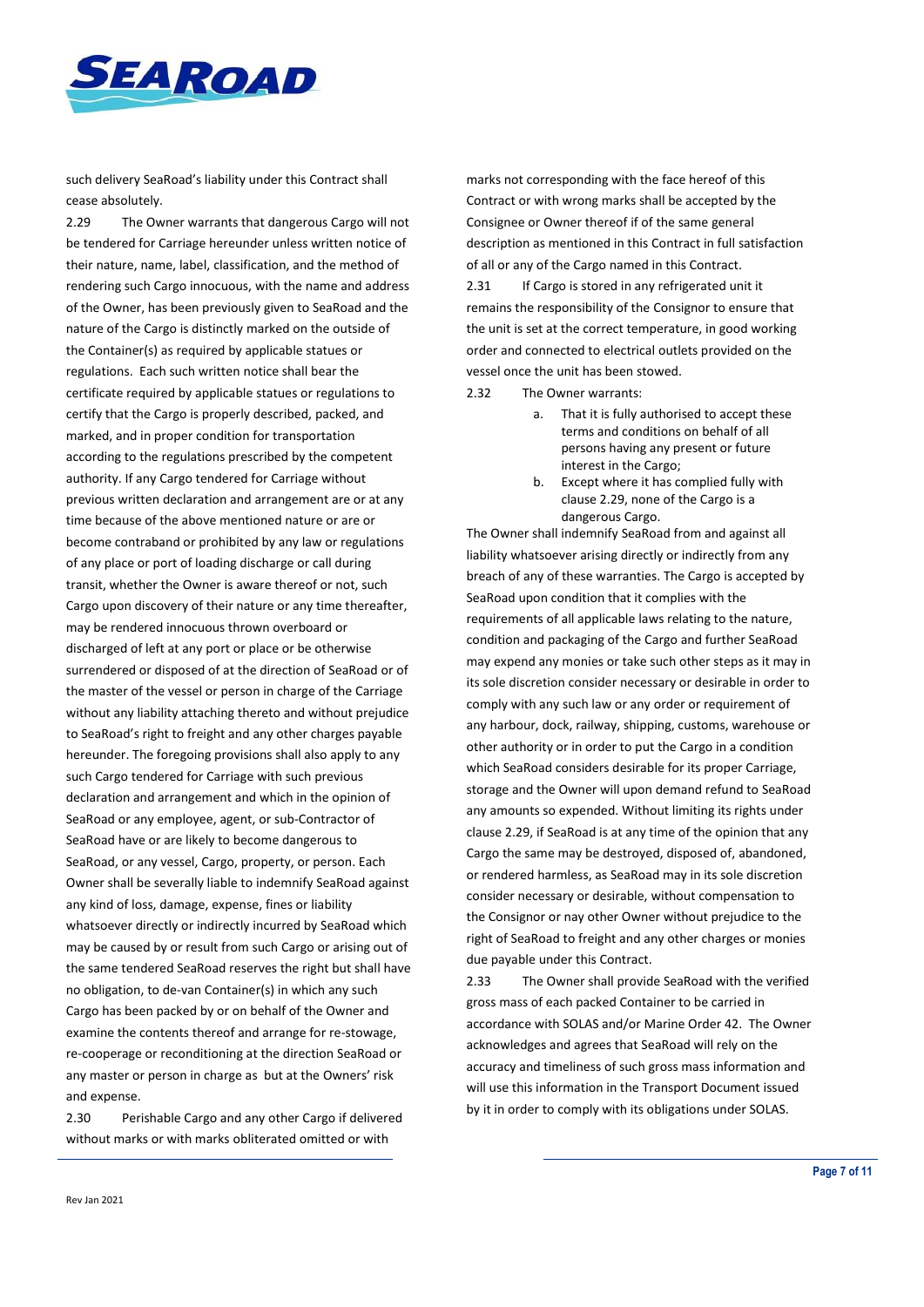

2.34 In the event of any non-compliance be the Owner with clause 2.33, or where SeaRoad reasonably believes the total gross mass information provided by or on behalf of the Owner to be inaccurate or incomplete, SeaRoad may, at its sole discretion and without notice to the Owner;

- a. At the Owners' expense cost, and as agent for and on behalf of the Owner, and without liability to the Owner, for the total gross of each packed Container to be carried by SeaRoad to be established by a third party in accordance with SOLAS; or
- b. Refuse to arrange loading of the Cargo (if the Cargo is not yet loaded) without liability to the Owner, or, if the Cargo is loaded arrange at the Owners' risk and expense for the Cargo to be discharged and stored.

2.35 The Owner shall be liable for and shall indemnify SeaRoad against all costs(including the costs of investigating and defending any claims), expenses, claims, losses, liabilities, legal fees and/or expenses, orders, awards, fines, proceedings and judgements of whatsoever nature howsoever assumed, incurred or suffered as a result of, or in connection with, any delayed, inaccurate or incomplete verified gross mass information provided by or on behalf of the Owner under clause 2.33 on which SeaRoad relies.

2.36 Every exemption, limitation, condition, right, defence and immunity available to SeaRoad will be available and will extend to protect its officers, employees, agents and Subcontractors and any person who is or may be liable for the acts or omissions of SeaRoad or a Subcontractor and SeaRoad holds the benefit of these Conditions for them.

2.37 Any claim for loss of or damage to the Goods or relating to performance of the Services must be notified in writing to SeaRoad within 14 days of the Delivery date.

2.38 In any event, SeaRoad will be discharged from all liability whatsoever unless proceedings are brought within six months of: the provision of the Services, Delivery, when the Services should have been provided, or when the Goods should have been delivered, whichever is the earliest.

2.39 All rights, immunities, indemnities and limitations of liability in these Conditions will continue to have full force in all circumstances notwithstanding any breach of these Conditions by SeaRoad or any other person entitled to the benefit of such provisions.

2.40 If, in the opinion of SeaRoad, the Goods do not meet the requirements of all applicable laws relating to the Goods and the Services, or are unsuitable to be handled by

SeaRoad using the equipment and operating procedures normally employed by SeaRoad in providing the Services, or the Goods (if self-propelled) break down, SeaRoad in its absolute discretion may:

a. Refuse to provide the Services in respect of the Goods or any part of them; or

b. Take whatever measures it deems necessary, at the risk and expense of the Customer, to cause the Goods to comply with the requirements of all such laws or to move or handle or make the Goods suitable to be moved or handled by SeaRoad, and SeaRoad will have no liability in doing so.

2.41 If, in the opinion of SeaRoad it is necessary and reasonable to do so, SeaRoad may open any Goods or documents without incurring any liability to the Customer for any loss occasioned by that.

2.42 The Owner acknowledges that it is subject to the chain of responsibility laws and could be held responsible for breaches of those laws and may be made legally liable. The Owner hereby agrees and undertakes to comply with all chain of responsibility laws and acknowledge its duties, inter alia, to not coerce, induce or encourage a breach of any road transport laws and to take reasonable steps to make sure that the Owner does not pass on to other parties any false or misleading about the Cargo. A breach of these and any duties owned pursuant to the chain of responsibility laws will constitute a breach of these terms and conditions.

2.43 Animals: If the Cargo is or includes live animals (which term includes birds) the following provisions shall apply without

lessening or derogating from any of the other provisions of this Contract.

- a. All freight for animals shall be pre-paid to SeaRoad and SeaRoad shall not be required to arrange or provide food or attendance for such animals.
- b. Such animals may be loaded or transported on any vessel either on deck or below deck as SeaRoad in its absolute discretion deems expedient and without notice to the Owner.
- c. When any such animals are carried whether on deck or otherwise SeaRoad will not be responsible for any death, injury, loss, or damage including consequential loss to such animals or for any claims for any death, injury, loss or damage to person or property including consequential loss arising either directly or indirectly through the negligence of SeaRoad or otherwise howsoever and the Owner undertakes to indemnify SeaRoad accordingly.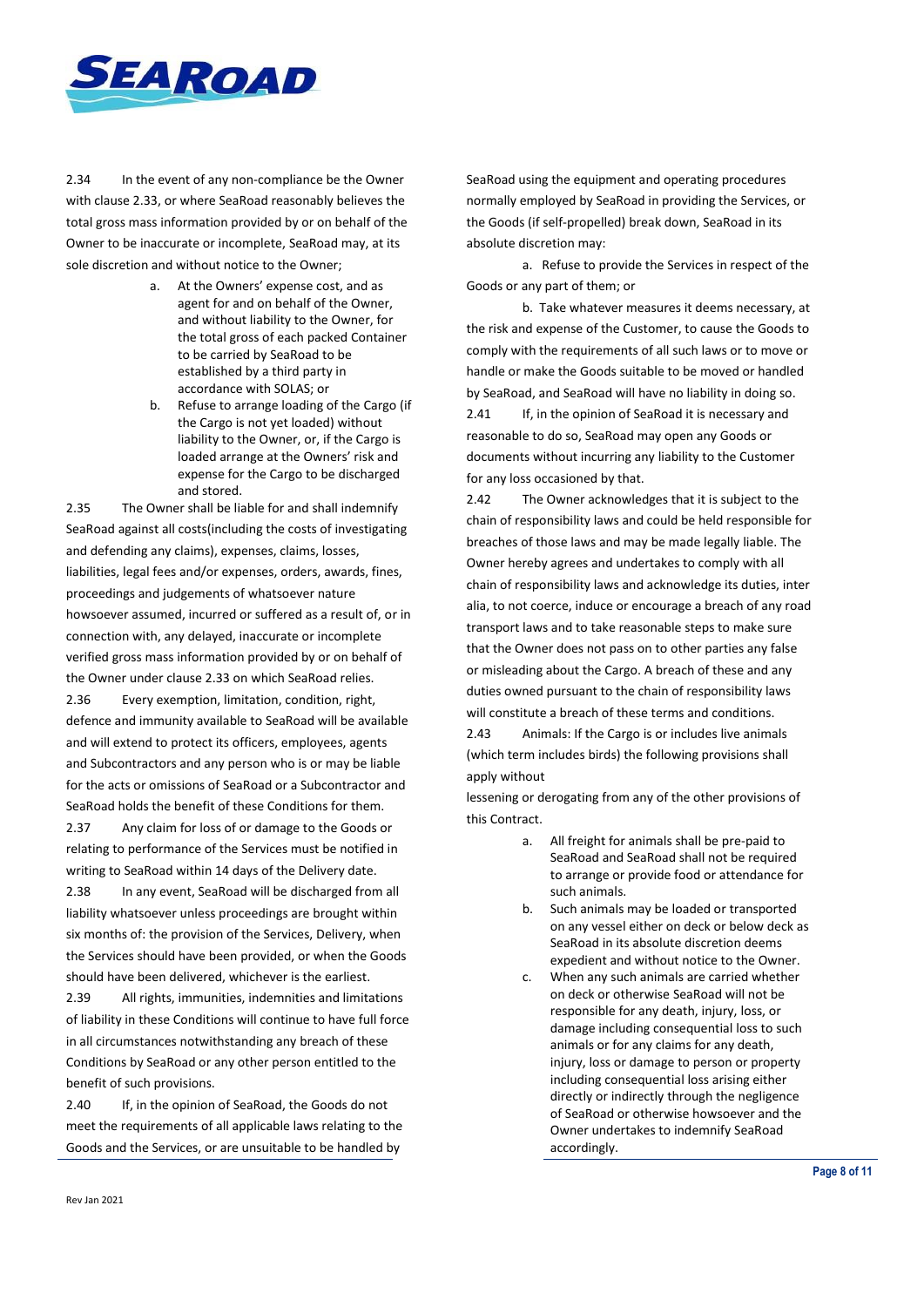

d. If immediately after the arrival of any such animals at the place of the delivery, such animals are unclaimed or undelivered SeaRoad shall have liberty to (but shall not be obliged to) cause such animals to be stabled or agisted or otherwise provided for at the sole risk and expense of the Owner and any additional costs thereby incurred shall be paid forthwith by the Owner to SeaRoad.

2.44 If a change in law or regulation (including the imposition of an additional regulatory requirement) (the change of law) occurs then;

- a. to the extent that the change in law directly results in an increase in costs to SeaRoad of providing the Carriage, SeaRoad may increase its charges relating to the Carriage to reflect the change in the law by giving notice to the Owner, and
- b. to the extent that the change in law result in SeaRoad being required to undertake certain tasks, cease to undertake certain tasks, or otherwise change the manner in which it carries out the Carriage SeaRoad is entitled to amend this Contract in a reasonable manner to reflect the change in law by giving notice to the Owner

2.45 If at any time before or whilst this Contract is operative, a Carbon Scheme is imposed or varied, or the

impact of a carbon scheme varies then to the extent that;

- a. The Carbon Scheme gives rise to an increase in carbon costs incurred by SeaRoad in connection with the Carriage of Goods; and
- b. Those carbon costs (or increase in carbon costs) are not reimbursed to SeaRoad under other provisions of this Contract, then SeaRoad may increases its Charges relating to the Carriage of Goods to reflect those carbon costs (or increases in carbon costs) incurred by SeaRoad.

2.46 SeaRoad accepts no liability or responsibility for the insurance of the Cargo which remains the sole responsibility of the Owner. SeaRoad is not liable for any loss or damage including consequential loss for the failure of the Owner to adequately insure the Cargo.

2.47 All of the rights, immunities, and limitations of liability in these conditions shall continue to have their full force and effect in all circumstances and notwithstanding any breach of the Contract or any of the conditions hereof by SeaRoad.

2.48 Each of the provisions contained in these conditions shall be severable and if any of such provisions should be invalid, illegal, or unenforceable the remaining provisions shall nevertheless have full force and effect.

2.49 The Contract is governed by and is to be construed in accordance with the laws of the State of Victoria;

- a. Save as otherwise provided no claim under this Contract shall be enforceable against SeaRoad or its property unless:
	- i. written notice thereof with full particulars of the claim reach SeaRoad within 30 days of the date upon which the voyage terminated or should have terminated; and
	- ii. such notice having been given, any action is commenced within one year after such date;
- b. In any event, the Owner and any vessel shall be discharged from all liability whatsoever in connection with the Cargo or otherwise under this Contract unless an action is commenced within one year after the relevant Carriage or voyage terminated or should have terminated and any action commenced by the Owner after the expiration of one year shall not be maintainable notwithstanding any provision to the contrary in the laws of any state or country.
- c. Notwithstanding any other provision of these terms and conditions, these terms and conditions shall be read subject to any implied terms, conditions or warranties imposed by the Australian Consumer Law, or comparable legislation of any state or territory, insofar as such may be compulsorily applicable and insofar as such may prevent either expressly or impliedly the exclusion or modification of any such term, condition, or warranty by SeaRoad.

Subject to (a) above, but notwithstanding any other clause in these terms and conditions, if any liability is found to attach to SeaRoad, or the Owner, SeaRoad's liability is to be limited to

- i. Supplying the services again; or
- 

ii. The cost of supplying the services again. 2.50 The terms and conditions described herein

embody the entire understanding and agreement as to the subject matter of this Contract. All previous negotiations, understandings, representations, warranties, memoranda, or commitments in relation to, or in any way affecting the subject matter of this Contract are merged in and superseded by these terms and conditions and shall be of no force or effect whatsoever. No oral explanation or information provided to an Owner shall:

a. affect the meaning or interpretation of this Contract; or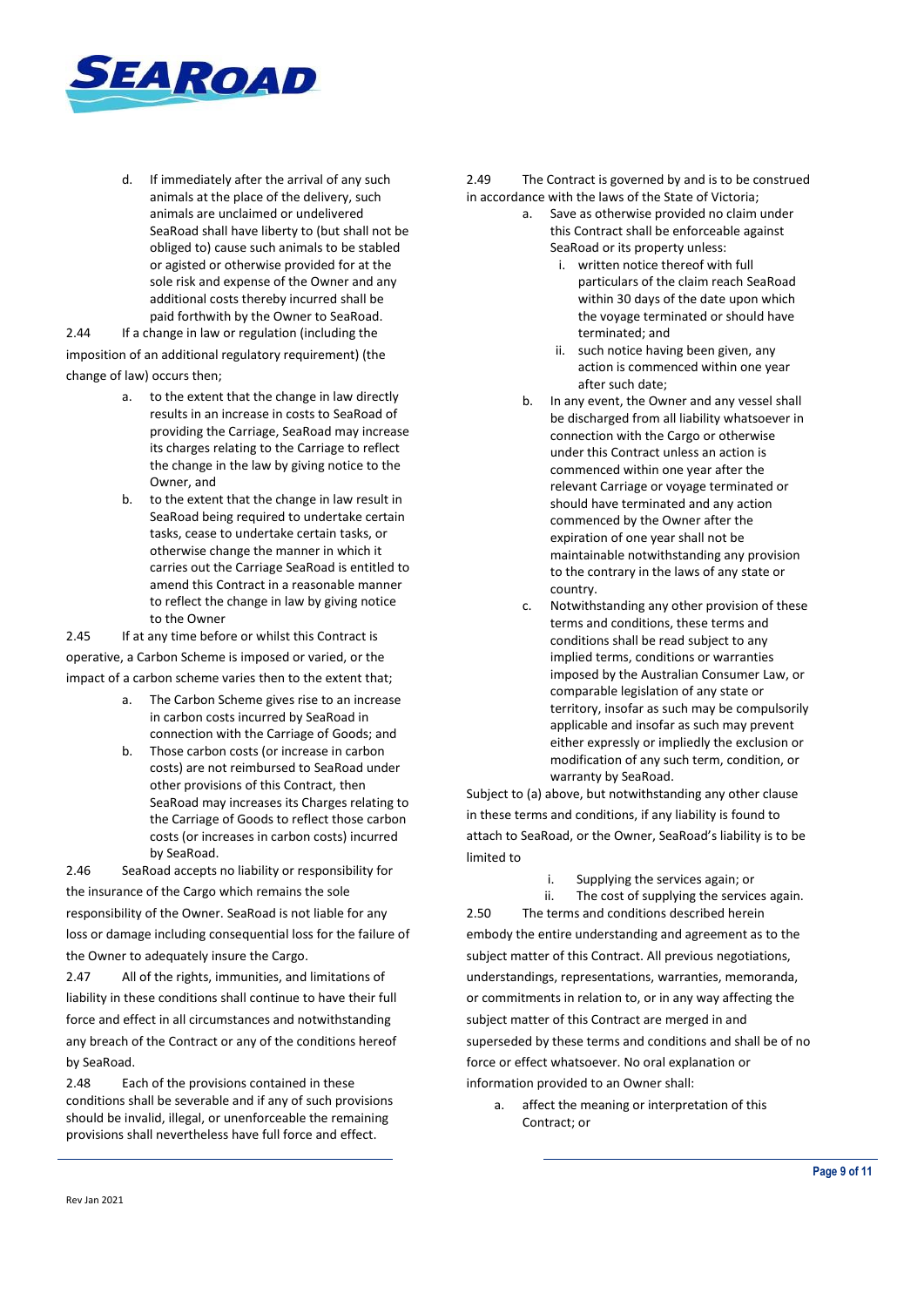

b. constitute any collateral agreement warranty or understanding between the Owner and SeaRoad.

2.51 In addition to any other consideration, the recipient of a Taxable Supply made under or in connection with this Contract (the Owner) must pay to the party making the supply (SeaRoad) the amount of GST in respect of the supply. This clause does not apply if the consideration specified for the supply is expressly agreed by SeaRoad in writing to be GST inclusive.

2.52 If the amount paid by the Owner to SeaRoad in respect to GST (whether because of an Adjustment or otherwise)

- a. Is more than the GST on the Taxable Supply, then SeaRoad shall refund the excess to the Owner;
- b. Is less that the GST on the Taxable Supply, then the Owner shall pay the deficiency to SeaRoad.

The amount of a party's entitlement under this Contract to recovery or compensation for any of its costs, expenses or liabilities is reduced by the Input Tax Credits available in respect of such costs, expenses, or liabilities.

2.53 In this Contract, amounts which are calculated by reference to revenue or profits are calculated on the GSTexclusive component of that revenue or those profits unless expressly provided to the contrary. For the purpose of this clause (2.53) "GST Law" has the same meaning as in A New Tax System (Goods and Service Tax) Act 1999. "Adjustment" "Adjustment Note"', "GST", and "Tax Invoice" have the meanings given to them in the GST Law, and "Taxable Supply" has the meaning given to it in the GST Law, excluding section 84-5 A New Tax System (Goods and Service Tax) Act 1999.

#### *3. INSURANCE*

3.1. The Customer acknowledges that the transportation of Goods is inherently risky and agrees that it will take out insurance in relation to loss of or damage to the Goods and any failure to perform the Services. SeaRoad would not agree to provide the Services without an assurance that the Customer has adequate insurance. Accordingly, the Customer holds the benefit of such insurance for itself and SeaRoad and SeaRoad's officers, employees, agents, and Subcontractors.

#### *4. ADVICE & INFORMATION*

4.1 In giving any quotation, advice, representation or information (all, *advice*) SeaRoad relies solely on the particulars provided by the Customer in relation to the Goods and the Services and will not be liable in tort, contract, statute or otherwise howsoever if the advice is incorrect for any reason whatsoever.

#### *5 CARRIAGE AND RETURN OF CONTAINERS*

5.1 The Customer is responsible for the return of any Container to the person who owns or has the right to possession of the Container or its agent and the Customer indemnifies SeaRoad against any claims or liabilities which may arise as a result of a failure by the Customer to do so. 5.2 The Customer is responsible for the safe and proper stowage of the Goods in or on any Container.

5.3 Any Container Equipment supplied by SeaRoad must be: a) inspected by the Customer prior to stowage to ensure that the Container is undamaged and suitable for Carriage of the Goods;

b) be returned to SeaRoad within 9 free days of commencement of hire; and

c) returned to SeaRoad clean and undamaged to the place nominated by SeaRoad within 9 days of commencement of hire, failing which the Customer will be liable for detention and demurrage charges as determined by SeaRoad from time to time.

## *6. BREACH AND TERMINATION*

6.1 SeaRoad may suspend its performance of the Services and/or terminate the Contract immediately by written notice to the Customer if the Customer:

a) commits a breach of the Contract and, where capable of remedy the Customer fails to remedy the breach within three days after written notice of the breach has been given by SeaRoad;

b) fails to pay any Charges; or

c) is or becomes Insolvent.

6.2 The termination of the Contract does not affect any rights of the parties which have accrued before the date of termination.

## *7. CHARGES & PAYMENT*

7.1 The Customers are jointly and severally liable for payment of the Charges plus GST.

7.2 The Charges must be paid in full within 30 days of the date of the Invoice issued by SeaRoad without discount, deduction, counterclaim or set-off, and regardless of any dispute between SeaRoad and the Customer. Interest will be payable on any sum which remains due and unpaid after the date for payment and will be charged at the rate of 3% per annum accruing daily and compounded monthly. 7.3 If the Customer breaches this clause, SeaRoad may, in its

absolute discretion, suspend or refuse to provide the Services to the Customer.